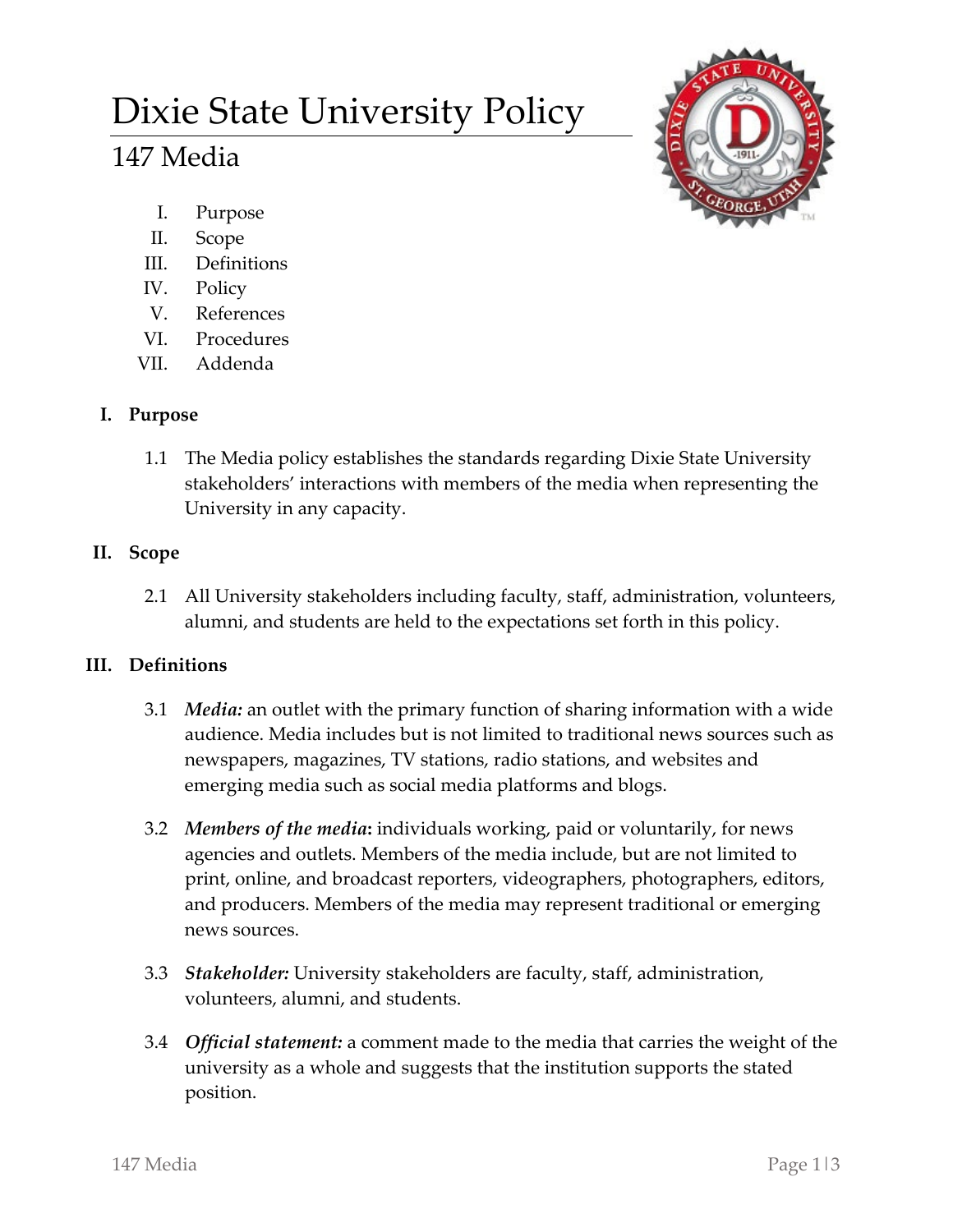- 3.5 *Crisis:* an event or situation that may jeopardize the institution's resources and ability to conduct business or have the potential to generate a negative public response.
- 3.6 *Crisis Communication Team:* a group chaired by the Chief Marketing & Communication Officer (or a delegate) and comprised of select members of the Incident Management Team that is responsible for gathering and disseminating available information pertinent to the crisis.
- 3.7 *Joint Information Center (JIC):* a central location where personnel with public information responsibilities perform critical emergency information functions, crisis communications, and public affairs functions.

### **IV. Policy**

- 4.1 All official media releases of information and advertising representing the official position of DSU given to professional media outlets based off campus will be arranged with and/or released through the University Marketing & Communication (UMAC) office.
- 4.2 President, members of President's Cabinet, Chief of DSU Police, the General Counsel's office, and members of the UMAC Public Relations team may communicate with the media on behalf of DSU without prior approval.
	- 4.2.1 University stakeholders outside of those listed above may communicate with professional media outlets based off campus on behalf of DSU upon the written approval of the Director of Public Relations.
- 4.3 University stakeholders will coordinate with UMAC for guidance and support if contacted by the media for commentary regarding University-related matters. University stakeholders will take care to provide factually accurate commentary.
- 4.4 University stakeholders, speaking as private citizens on matters of public concern, may identify themselves to the media as a University stakeholder, but will not hold themselves out to officially represent DSU, any individual member of the DSU administration, or any official DSU organization. University stakeholders will take care to not imply official or unofficial endorsement of or support for any position by DSU, any individual member of the DSU administration, or any official DSU organization.
- 4.5 The University Marketing & Communication office has responsibility for ensuring a crisis communication plan is established and followed. This plan utilizes a balanced team of campus individuals to ensure all pertinent